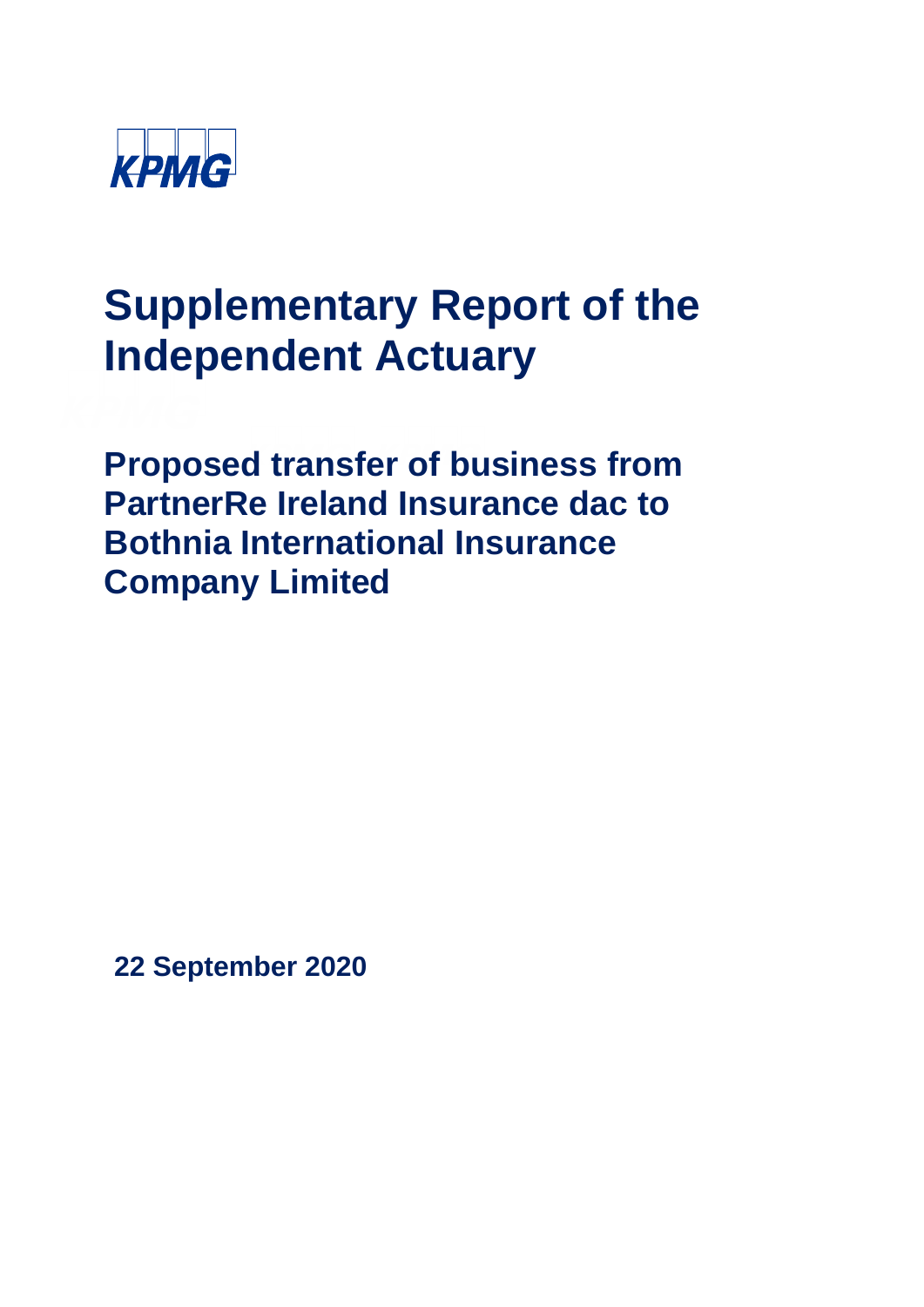

| 1   | <b>Introduction</b>                                                       | $\overline{2}$          |
|-----|---------------------------------------------------------------------------|-------------------------|
| 2   | <b>About the Independent Actuary</b>                                      | $\mathbf{2}$            |
| 3   | <b>Use and Limitations</b>                                                | 3                       |
| 4   | <b>Developments since 29 May 2020 Report</b>                              | 4                       |
| 4.1 | <b>Changes to Scheme</b>                                                  | 4                       |
| 4.2 | <b>Directions Hearing</b>                                                 | 4                       |
| 4.3 | <b>Transferring Portfolio</b>                                             | 4                       |
| 4.4 | <b>GAAP and Solvency II Reserving Levels</b>                              | 5                       |
| 4.5 | <b>Solvency Capital Requirement</b>                                       | 6                       |
| 4.6 | Covid-19                                                                  | 6                       |
| 4.7 | Policyholder queries, complaints and objections in relation to the Scheme | 7                       |
| 4.8 | <b>Completed acquisitions</b>                                             | $\overline{\mathbf{z}}$ |
| 4.9 | Covéa                                                                     | $\overline{\mathbf{z}}$ |
| 5   | <b>Assessment of financial position at 30 June 2020</b>                   | 8                       |
| 5.1 | <b>Current Capital Position</b>                                           | 8                       |
| 5.2 | <b>Projected Capital Position</b>                                         | 10                      |
| 5.3 | <b>Conclusion</b>                                                         | 10                      |
| 6   | Assessment of Scheme on policyholder reasonable expectations              | 11                      |
| 7   | Update on other developments and matters                                  | 11                      |
| 8   | <b>Conclusion update</b>                                                  | 12                      |
|     | <b>Appendix 1 - Data</b>                                                  | 13                      |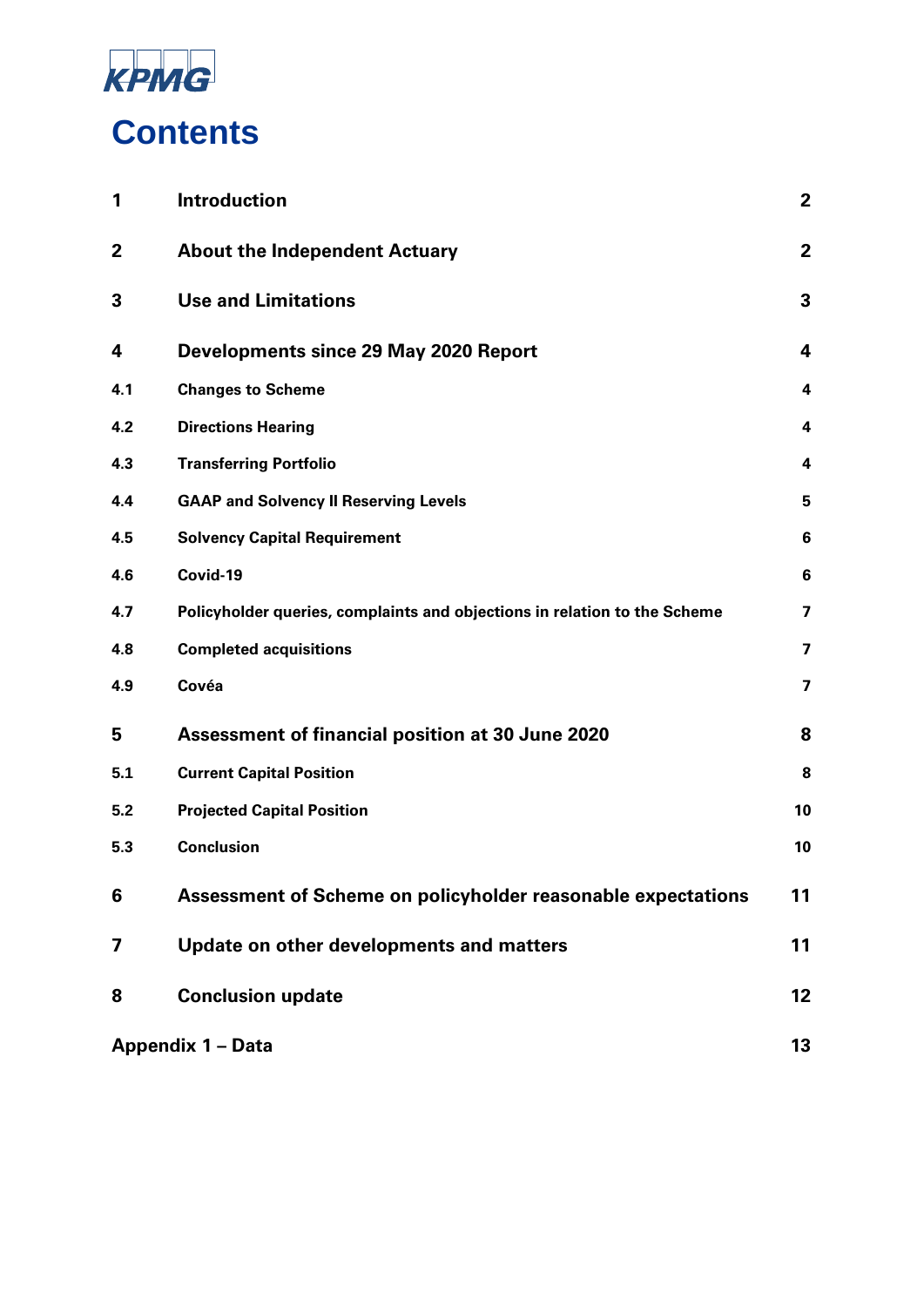

## 1 Introduction

An Independent Actuary's Report ("Report") dated 29 May 2020 has been prepared in order that the Irish High Court ("the Court"), the Central Bank of Ireland ("CBI"), the Finanssivalvonta Finansinspektionen Financial Supervisory Authority (the "FIN-FSA"), the policyholders and other affected parties may properly assess the impact of the proposed transfer of insurance business (the "Scheme"). The proposed Scheme involves the transfer of the wholesale non-life insurance business run-off portfolio of PartnerRe Ireland Insurance dac ("PartnerRe") to Bothnia International Insurance Company Limited ("Bothnia") together known as the "Scheme Companies".

The proposed transfer of insurance business from one entity to another must be approved by the Court. In addition, the CBI (the regulator of PartnerRe) and the FIN-FSA (the regulator of Bothnia) will be consulted. The terms covering the proposed Scheme are set out in the Scheme document that was presented to the Court for the Directions Hearing on 22 June 2020. I refer to that document as the "Scheme of Transfer". It is anticipated that the Scheme of Transfer will be presented to the Court under Section 13 of the Assurance Companies Act 1909, Section 36 of the Insurance Act 1989 and Regulation 41 of the European Union (Insurance and Reinsurance) Regulations 2015 on 9 October 2020 for final approval with a proposed effective date of 31 October 2020 ("Effective Date").

The Report describes the Scheme and considers the potential impact and benefits on all affected policyholders (of both Scheme Companies), including the security of their policy and the levels of service that policyholders should expect to receive after the transfer. The full Report is available free of charge to any policyholder of the Scheme Companies or any person having sufficient interest in the Transfer, who requests such copies and to any relevant parties on the Compre Group website, the PartnerRe website and at the registered offices of each of the Scheme Companies.

In my Report I noted my intention to issue a Supplementary Report containing an update on any developments that may have occurred in the period since the Directions Hearing to clarify whether any changes have had any impact on the conclusions set out in the Report. This is my Supplementary Report.

# 2 About the Independent Actuary

I am a Director in KPMG Ireland, a global consultancy providing audit, tax and advisory services. I am a Fellow of the Society of Actuaries in Ireland with more than 20 years' experience of working in the non-life insurance industry in Ireland. I have previously conducted similar Independent Actuary roles with respect to businesses in Ireland. My full biography is included in the Report (available as detailed in the previous section).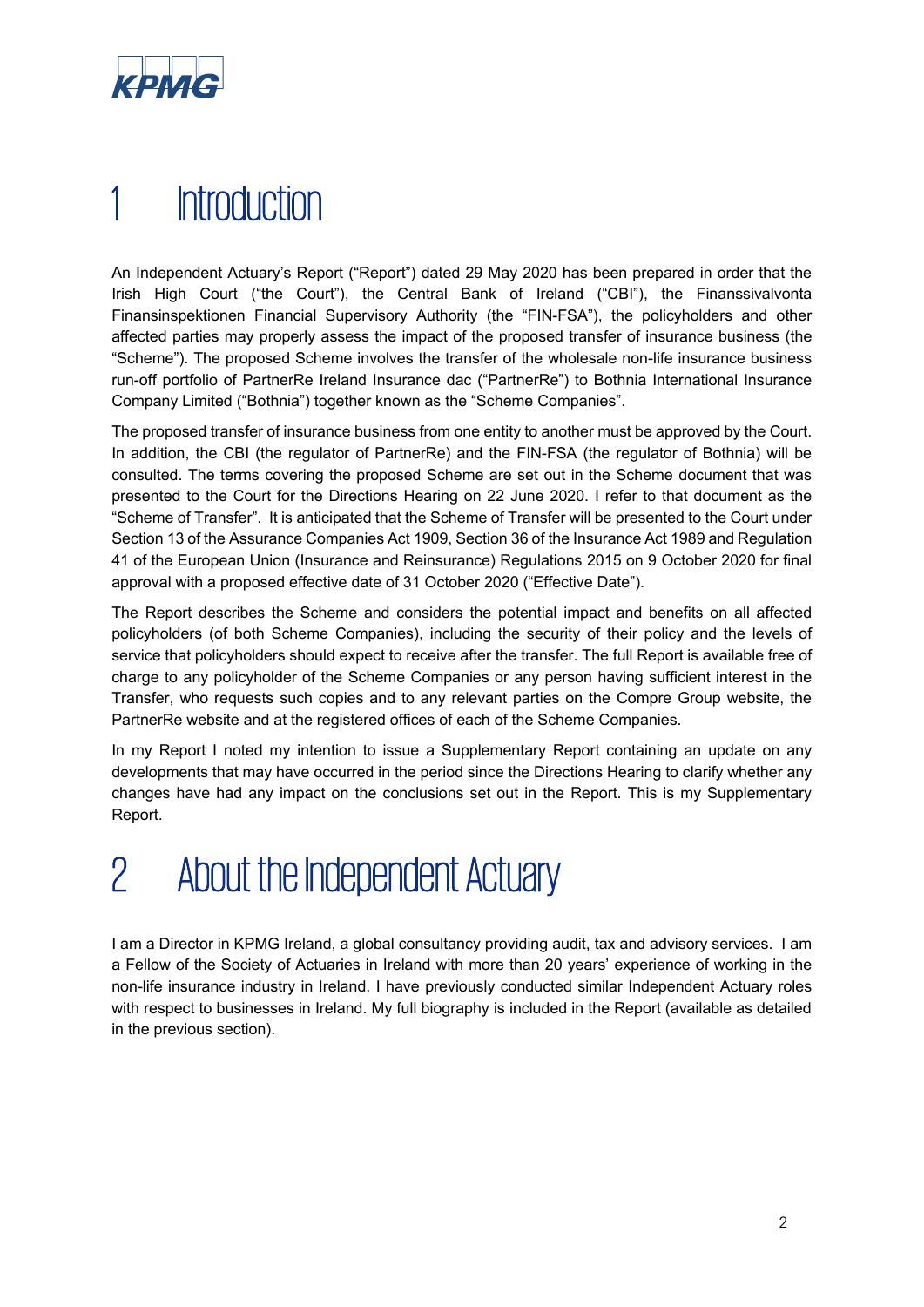

## 3 Use and Limitations

The Terms of Reference, Restrictions and Reliances and Limitations as set out in the Report also apply to this Supplementary Report except that this Supplementary Report is based on all information made available to me at or prior to the date of this Supplementary Report and takes no account of developments after that date.

This Supplementary Report should be read in conjunction with the Report. Both this Supplementary Report and the Report must be considered in their entirety. Individual sections, if considered in isolation, may be misleading.

All defined terms set out in the Report have the same meanings in this Supplementary Report.

Neither the Supplementary Report, nor any extract from it, may be published without my specific written consent having been given. Copies of the Report have been made available for inspection by policyholders and shareholders of the Scheme Companies and copies may be provided to any person requesting the same in accordance with legal requirements or any order of the Court.

As noted in my Report, due to commercial sensitivities some of the information I have relied upon to reach my conclusions cannot be disclosed in a public report such as this. This approach has been discussed and agreed with PartnerRe, Bothnia, their legal advisors and the CBI which is in line with the approach I followed for my Report. I can confirm however that appropriate detailed information has been provided to me to enable me to form the opinions I express to the Court in this Supplementary Report. If specifically required by the Court, I can comment in a private letter addressed to the High Court Judge only on specific areas of interest.

My Supplementary Report is set out below.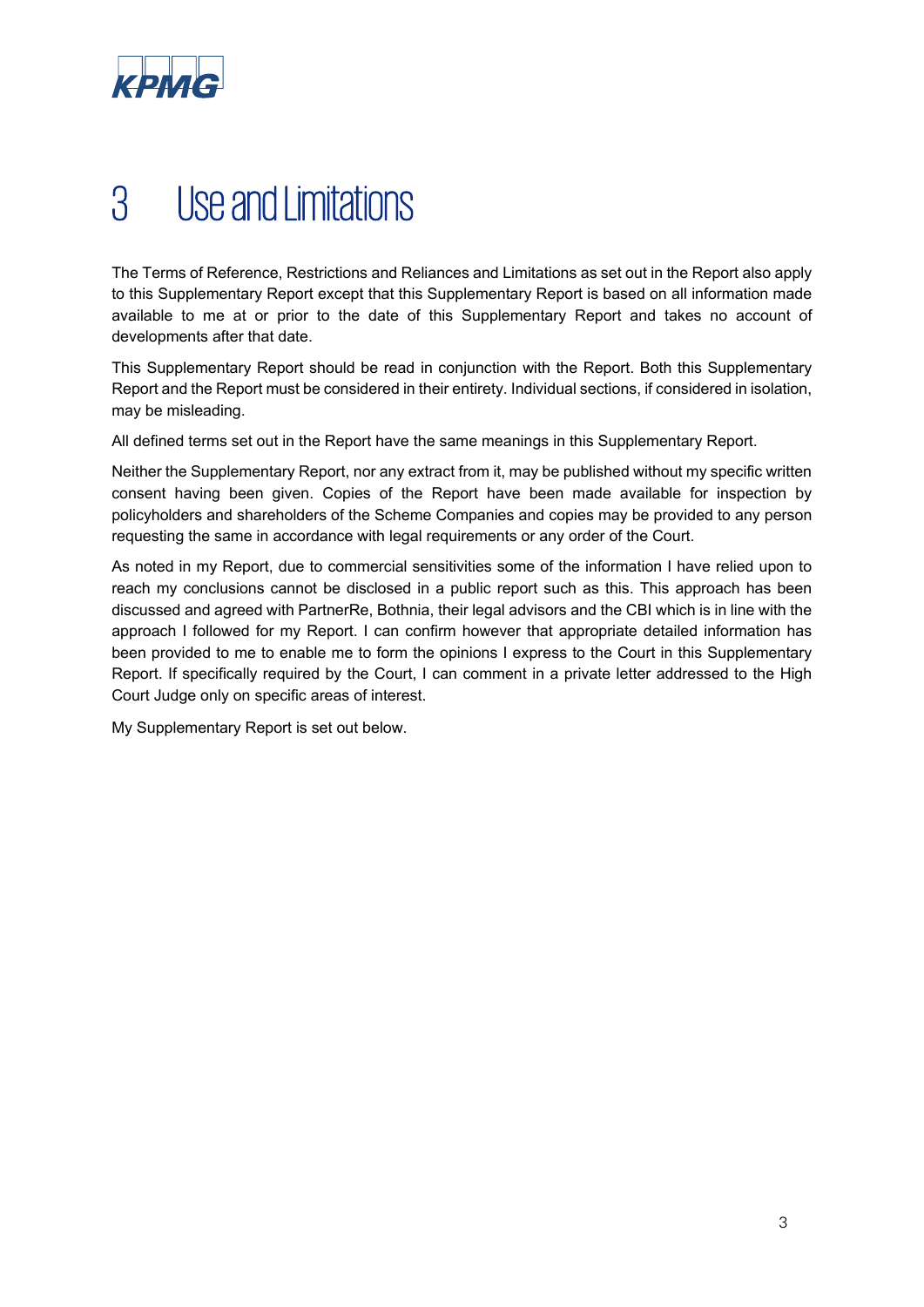

# 4 Developments since 29 May 2020 Report

### **4.1 Changes to Scheme**

I note that there are no proposed changes to the Scheme.

#### **4.2 Directions Hearing**

I note that other than producing this Supplementary Report the Court had no further directions for me in my capacity as the Independent Actuary to the Scheme.

#### **4.3 Transferring Portfolio**

In section 4.2.2 of my Report I included detail of 2,040 open claims at an outstanding claims amount (i.e. excluding IBNR estimates) of €19.6m relating to the Transferring Portfolio.

I now understand that the total figures provided to me excluded a number of open claims and that the actual position as at 31 December 2019 was an open claim count of 2,128 with an unchanged outstanding claims amount of €19.6m.

I am satisfied that the error in the 31 December 2019 claim count would not have impacted the conclusions as set out in my Report as the case reserve estimates were unaffected. I am further satisfied that this error occurred when PartnerRe relayed Nexus claims information to me and that the correct claims information has been provided by PartnerRe and Nexus to Bothnia.

As at 30 June 2020 there were 1,798 reported outstanding claims relating to the Transferring Portfolio, across 24 jurisdictions. Most of the claims outstanding arise from the 2 main countries, United Kingdom and Italy.

This represents a reduction in the total count of open claims of 330 with 215 fewer Italy claims, 86 fewer UK claims and 29 fewer claims in other jurisdictions.

Total paid claims over the six-month period to 30 June 2020 were approximately €4.8m, total case reserves increased by approximately €3.8m which will be offset somewhat by favourable exchange rate movements. These claim movements are broadly in line with expectations and as at 30 June 2020 Bothnia's ultimate loss estimates are unchanged while PartnerRe's are slightly higher when compared to 31 December 2019 figures.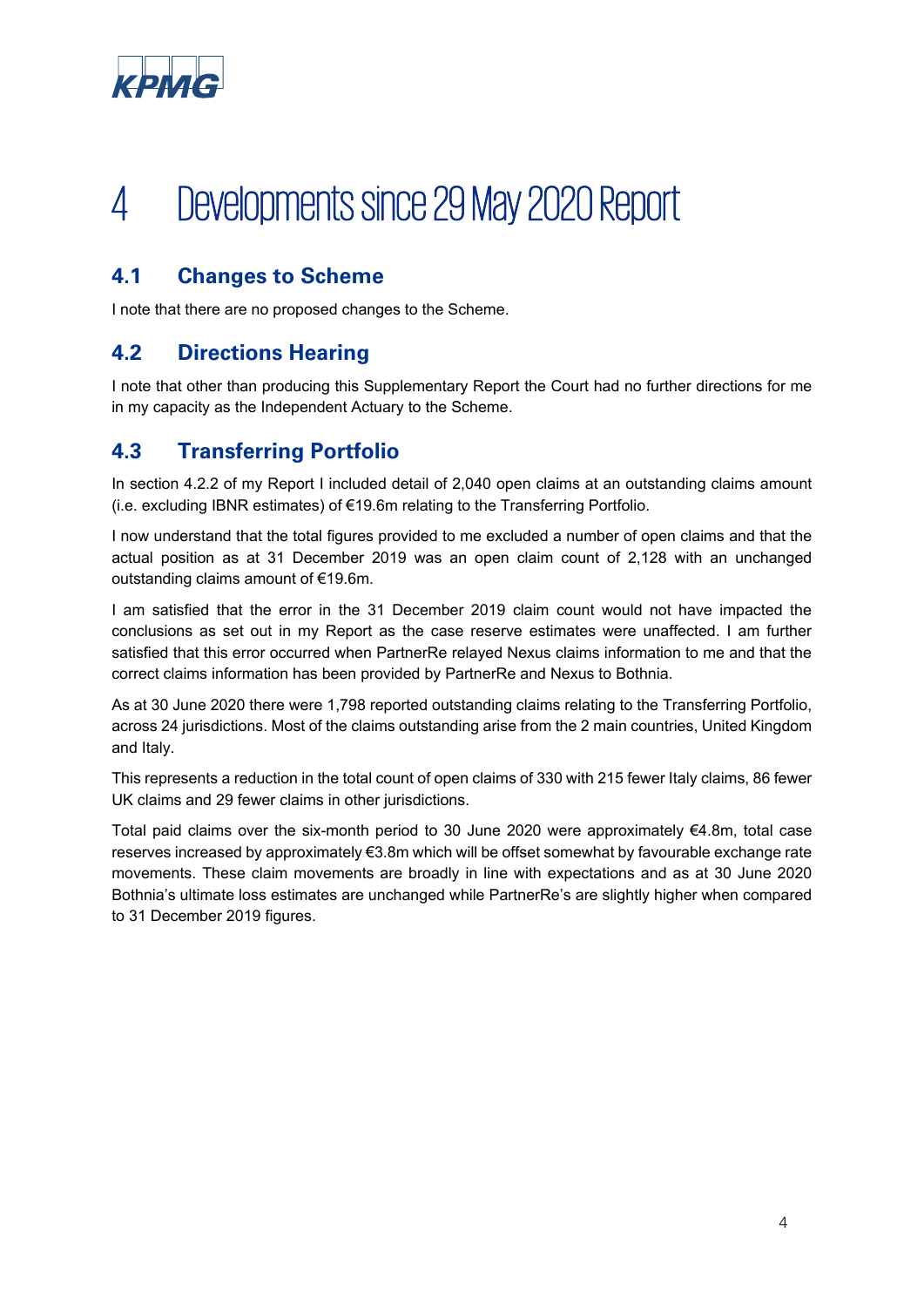

## **4.4 GAAP and Solvency II Reserving Levels**

The following table summarises PartnerRe and Bothnia's reserving levels on a local GAAP basis as at year end 2019 and 30 June 2020 which is the most recent available management information.

| GAAP reserves €millions           | <b>PartnerRe</b> |               | <b>Bothnia</b> |             |
|-----------------------------------|------------------|---------------|----------------|-------------|
|                                   | 30 Jun 2020      | 31 Dec 2019 : | 30 Jun 2020    | 31 Dec 2019 |
| Gross claims reserve              | 240.6            | 262.6         | 250.9          | 251.5       |
| Ceded                             | (216.3)          | $(238.5)$ :   | (144.9)        | (135.7)     |
| Net of Reinsurance claims reserve | 24.3             | 24.1          | 105.9          | 115.8       |

The level of net booked reserves in Bothnia has reduced by €9.9m, largely driven by:

- Favourable run-off and a reduction in net ultimate losses of €1.5m;
- Net claim payments of  $€6.5m$  in the six months to 30 June 2020;
- Exchange rate movements of €2.4m; and
- Increase of  $€0.3m$  in as a result of acquisitions that were completed during 2020 and which were noted in my Report.

Bothnia's 30 June 2020 best estimate of gross ultimate losses in respect of the PartnerRe portfolio are broadly unchanged from 31 December 2019. The level of booked gross reserves are approximately €6.9m lower due to €4.8m paid losses and €2.1m favourable exchange rate movements.

The overall level of net booked reserves in PartnerRe is largely unchanged given the level of reinsurance in place. PartnerRe's best estimate of gross claims reserve in respect of the transferring portfolio has reduced in line with paid losses offset somewhat by marginal increase in expected ultimate losses.

The following table summarises PartnerRe and Bothnia's reserving levels on a Solvency II basis as at year end 2019 and 30 June 2020 which is the most recent available management information.

| Solvency II reserves €millions      | <b>PartnerRe</b> |             | <b>Bothnia</b> |             |
|-------------------------------------|------------------|-------------|----------------|-------------|
| (excl. Risk Margin)                 | 30 Jun 2020      | 31 Dec 2019 | 30 Jun 2020    | 31 Dec 2019 |
| <b>Claims Provision</b>             | 243.7            | 261.9       | 223.8          | 213.7       |
| <b>Premium Provision</b>            | 40.3             | 31.8        |                |             |
| <b>Total Gross Best Estimate</b>    | 284.0            | 293.7       | 223.7          | 213.7       |
| Claims Provision ceded              | (211.6)          | (231.3)     | (127.3)        | (117.5)     |
| Premium Provision ceded             | (41.7)           | (31.4)      |                |             |
| <b>Total Reinsurance Recoveries</b> | (253.3)          | (262.7)     | (127.3)        | (117.5)     |
| <b>Claims Provision</b>             | 32.1             | 30.6        | 96.5           | 96.2        |
| <b>Premium Provision</b>            | (1.4)            | 0.4         |                |             |
| <b>Total Net Best Estimate</b>      | 30.7             | 31.0        | 96.5           | 96.2        |

The level of Bothnia's net Technical Provisions is broadly unchanged from 31 December 2019. This is due to the movement in GAAP reserves described above being offset due to a shift in the yield curve and a reduction to the discounting benefit.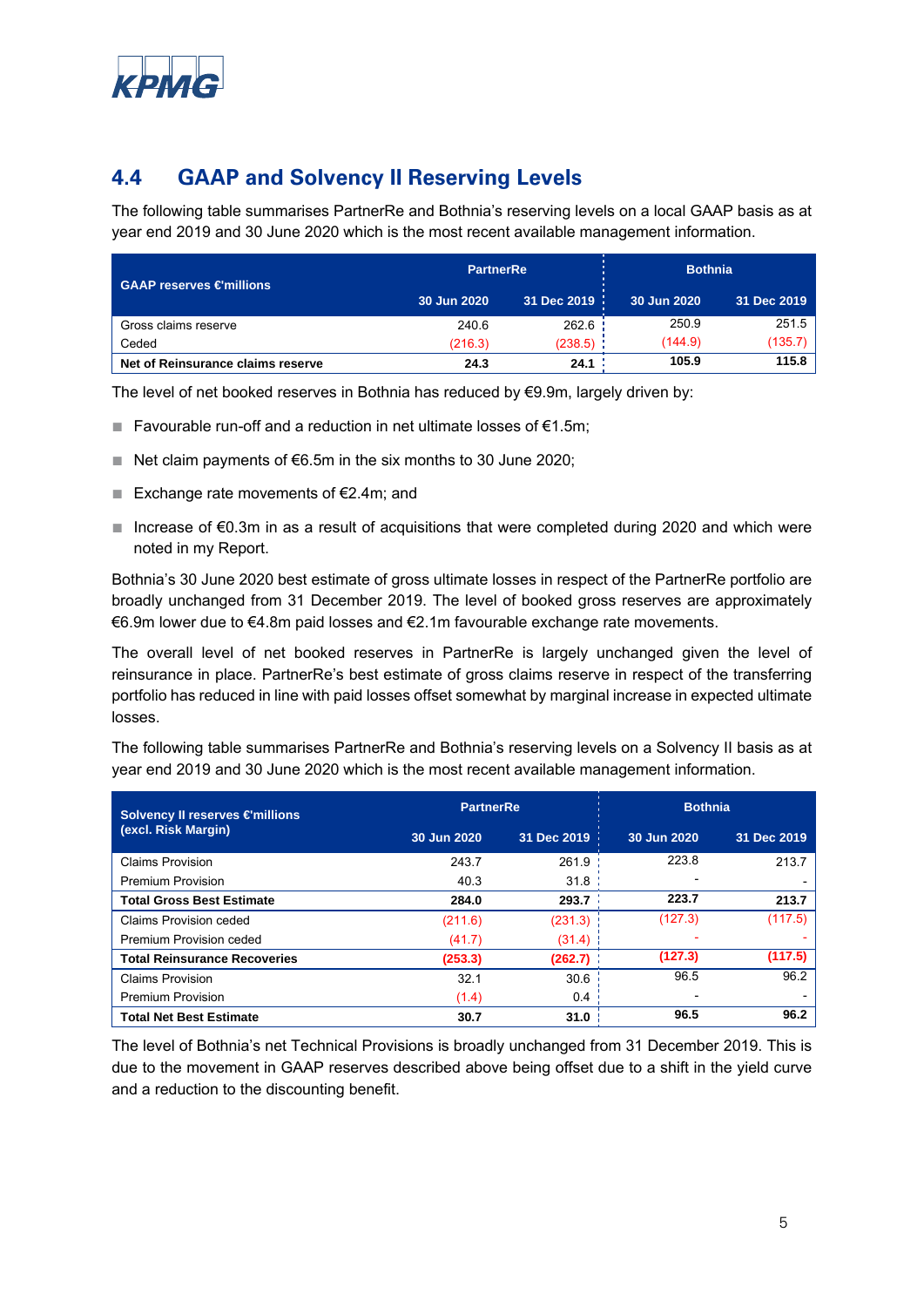

As was the case for PartnerRe's GAAP reserves, given the level of reinsurance protection in place PartnerRe's Solvency II Technical Provisions are broadly in line with the 31 December 2019 position.

#### **4.5 Solvency Capital Requirement**

The following table summarises PartnerRe and Bothnia's SCR calculations as at year end 2019 and 30 June 2020 which is the most recent available management information.

|                             | <b>PartnerRe</b> |             | <b>Bothnia</b> |             |
|-----------------------------|------------------|-------------|----------------|-------------|
| $SCR \in m$                 | 30 Jun 2020      | 31 Dec 2019 | 30 Jun 2020    | 31 Dec 2019 |
| Non-Life Underwriting       | 25.5             | 25.4        | 33.7           | 34.4        |
| Market                      | 15.4             | 15.7        | 5.0            | 9.4         |
| <b>Counterparty Default</b> | 23.1             | 23.7        | 5.7            | 6.6         |
| Diversification             | (15.2)           | (15.4)      | (4.7)          | (5.9)       |
| Basic SCR ("BSCR")          | 48.8             | 49.5        | 39.8           | 44.4        |
| Operational                 | 8.5              | 8.8         | 5.5            | 5.4         |
| <b>LACDT</b>                | 0.0              | 0.0         | (1.7)          | (3.1)       |
| <b>SCR</b>                  | 57.4             | 58.3        | 43.6           | 46.8        |

The level of SCR for Bothnia has reduced from €46.8m as at 31 December 2019 to €43.6m as at 30 June 2020. This is largely due to the following:

- Reduction in Non-Life Underwriting Risk charge as a result of lower level of claims reserves;
- Reduction in Market Risk as a result of improved currency matching; and
- Offset somewhat by reduced Loss Absorbing Capacity of Deferred Tax adjustment as a result of reduced deferred tax liabilities held on the Solvency II balance sheet.

The level of SCR for PartnerRe has remained broadly unchanged from 31 December 2019 audit regulatory returns.

- There was an increase to Counterparty Default Risk at Q1 2020 due to a reduction in collateral held with Bothnia being greater than the movement in corresponding recoverable;
- This movement was offset during Q2 2020 as a result of the settlement of outstanding inter-company balances with Partner Reinsurance Europe SE.

#### **4.6 Covid-19**

As at 2020 Q2 the impact related to Covid-19 losses has been estimated by PartnerRe at €1m Gross, mainly due to Event Cancellation. PartnerRe has received 66 preliminary Business Interruption claim notifications, the majority of which are on property policies that typically attach in excess of explicit coverage limit for communicable disease e.g. US\$ 1 – 10m.

Bothnia are not materially exposed to Covid-19 related losses as portfolios are typically in run-off with limited amounts of exposure to the 2020 accident period.

One area of uncertainty due to Covid-19 is the potential lower premium volumes for PartnerRe e.g. Casualty and Aviation, which will translate into lower future profits. PartnerRe does however expect this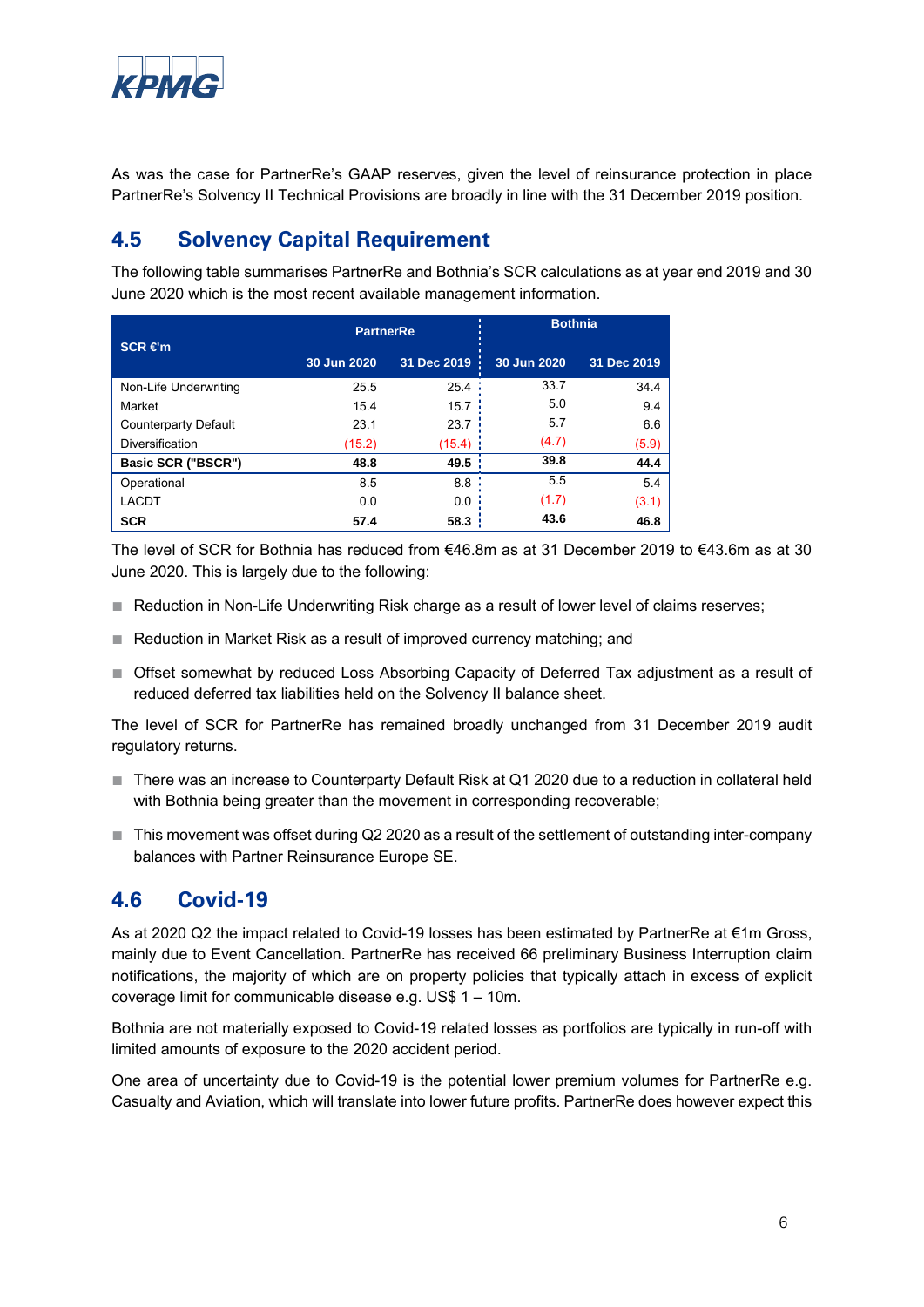

to be largely offset by strong growth in the property lines as a consequence of the market hardening despite Covid-19.

Bothnia's business plans will be impacted by the likely level of future M&A activity following the economic impacts of Covid-19. While activity may have fallen initially it is expected to increase as companies review strategies and strengthen capital through consolidation.

From an operational perspective both PartnerRe and Bothnia have been able to operate remotely with no noticeable drop in service levels.

#### **4.7 Policyholder queries, complaints and objections in relation to the Scheme**

The financial regulators of Spain, Norway and Malta have requested that PartnerRe notify policyholders in their jurisdictions in advance of the Sanctions Hearing. Communications have been issued during August and September 2020.

The Spanish regulator raised a query in relation to Bothnia's permissions to transact business in Spain. I understand Bothnia has permission to transact business in Spain under Freedom of Services ("FoS") and is registered to do so on the Directorate General for Insurance and Pensions Funds (in Spanish the "Dirección General de Seguros y Fondos de Pensiones" or "DGS") website. The DGS has subsequently issued a letter of no objection to the CBI.

Post-sanction, the Italian financial regulator has asked that policyholders in Italy are notified of the transfer in line with their regulations and PartnerRe have confirmed to me that this notification will take place.

I also understand that communications have been issued to the MGAs and reinsurer of the transferring business during July 2020. Three MGAs which did not receive their letters have been sent email notifications of the Scheme during August 2020 and have acknowledged receipt of the same.

As at the date of this Supplementary Report there have been no policyholder queries, complaints and objections in relation to the Scheme.

#### **4.8 Completed acquisitions**

During Q2 2020 Bothnia completed one portfolio acquisition in relation to AG ("Project Antwerp") with a premium payable from AG to Bothnia of €19.5m (including €0.8m of deposits). Bothnia placed an outwards intra-group reinsurance to London & Leith Insurance PCC SE ("LLSE") in relation to this acquisition with a premium payable to LLSE of €18.5m. This acquisition is fully reflected in Bothnia's 30 June 2020 financials with exposure modelled on a non-ring-fenced fund basis.

#### **4.9 Covéa**

Following the impact of the Covid-19 pandemic on global equities Covéa announced that it could not complete the purchase under the agreed terms. I understand that Covéa will make confidential indemnity, or break-up fee, to PartnerRe's ultimate parent Exor. The failure to close this deal is not expected to have any meaningful impact on PartnerRe's business strategy and credit profile in the short-term, and that the current management will remain in place.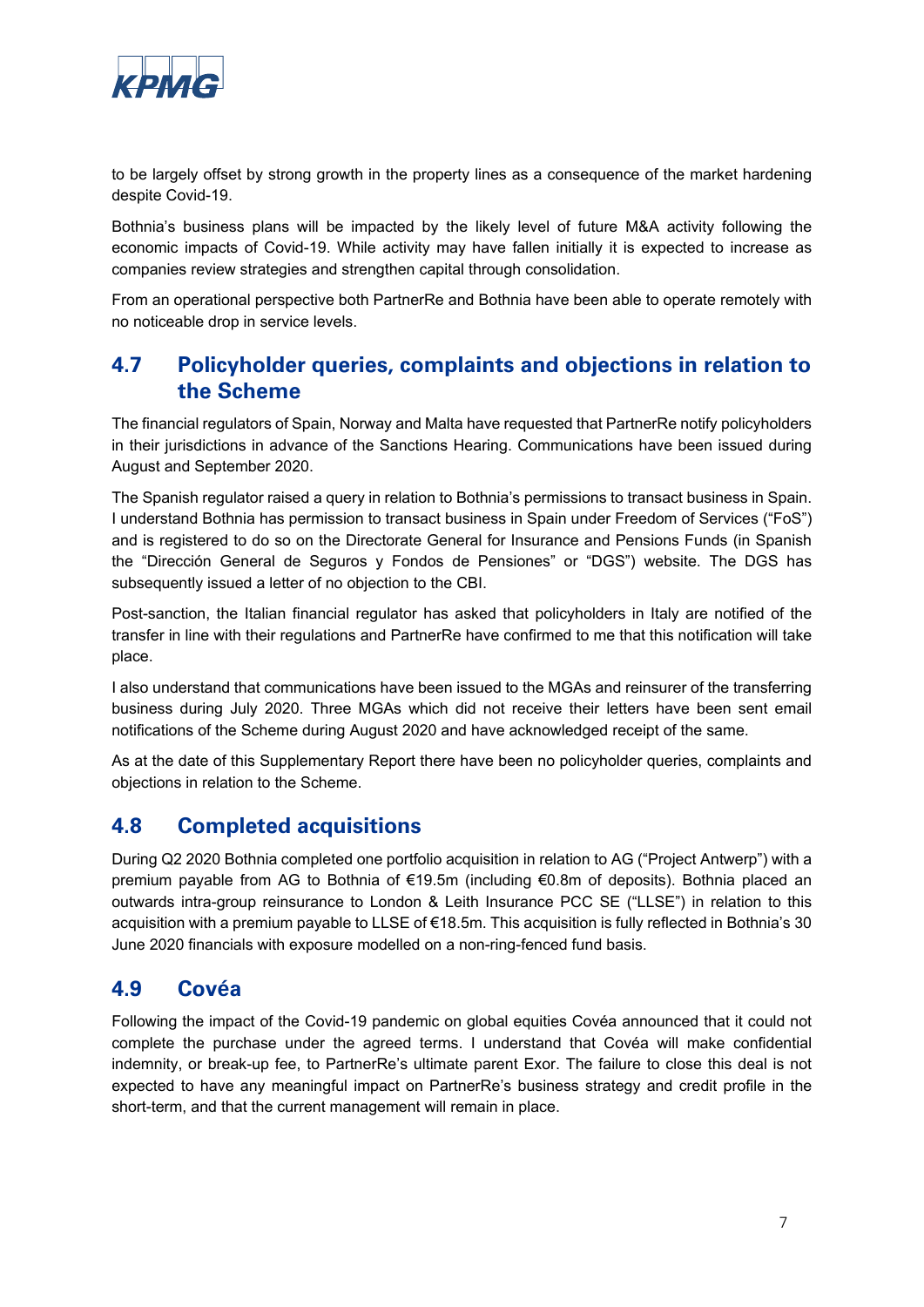

# 5 Assessment of financial position at 30 June 2020

In this section I provide an update on the financial position of the Scheme Companies pre and post transfer.

### **5.1 Current Capital Position**

The 30 June 2020 capital and solvency positions of the Scheme Companies pre and post transfer are set out in the table below.

| <b>Solvency II Coverage €millions</b> | <b>PartnerRe</b>    |                      | <b>Bothnia</b>      |                      |
|---------------------------------------|---------------------|----------------------|---------------------|----------------------|
|                                       | <b>Pre transfer</b> | <b>Post transfer</b> | <b>Pre transfer</b> | <b>Post transfer</b> |
| Eligible funds to meet SCR            | 109                 | 111                  | 65                  | 69                   |
| <b>SCR</b>                            | 57                  | 46                   | 44                  | 44                   |
| Surplus Own Funds                     | 52                  | 65                   | 21                  | 25                   |
| <b>SCR Coverage %</b>                 | 190%                | 240%                 | 149%                | 158%                 |

This compares to the positions as at 31 December 2019 shown below and presented in my Report.

| <b>Solvency II Coverage €millions</b> | <b>PartnerRe</b>    |               | <b>Bothnia</b>      |                      |
|---------------------------------------|---------------------|---------------|---------------------|----------------------|
|                                       | <b>Pre transfer</b> | Post transfer | <b>Pre transfer</b> | <b>Post transfer</b> |
| Eligible funds to meet SCR            | 102                 | 104           | 73                  | 76                   |
| <b>SCR</b>                            | 58                  | 54            | 47                  | 46                   |
| Surplus Own Funds                     | 44                  | 50            | 26                  | 31                   |
| <b>SCR Coverage %</b>                 | 176%                | 192%          | 156%                | 167%                 |

PartnerRe's pre and post-Transfer solvency ratio has increased from those at 31 December 2019 to 190% and 240% at 30 June 2020 respectively:

- Own Funds have increased by approximately €7m mainly due to a market rebound and an increase in investments and to a lesser extent as a result of positive actual versus expected experience and new business.
- Post-Transfer SCR estimates as at 30 June 2020 are lower than those as at 31 December 2019 due to reduced Counterparty Default Risk calculations. I understand that the yearend 2019 estimates were approximate and didn't fully allow for reduced exposure to Bothnia.

Bothnia's pre and post-Transfer solvency ratio has reduced by approximately 7% from 31 December 2019 to 30 June 2020:

■ A reduction in Own Funds due to a change in yield curves impacting discounted value of Technical Provisions.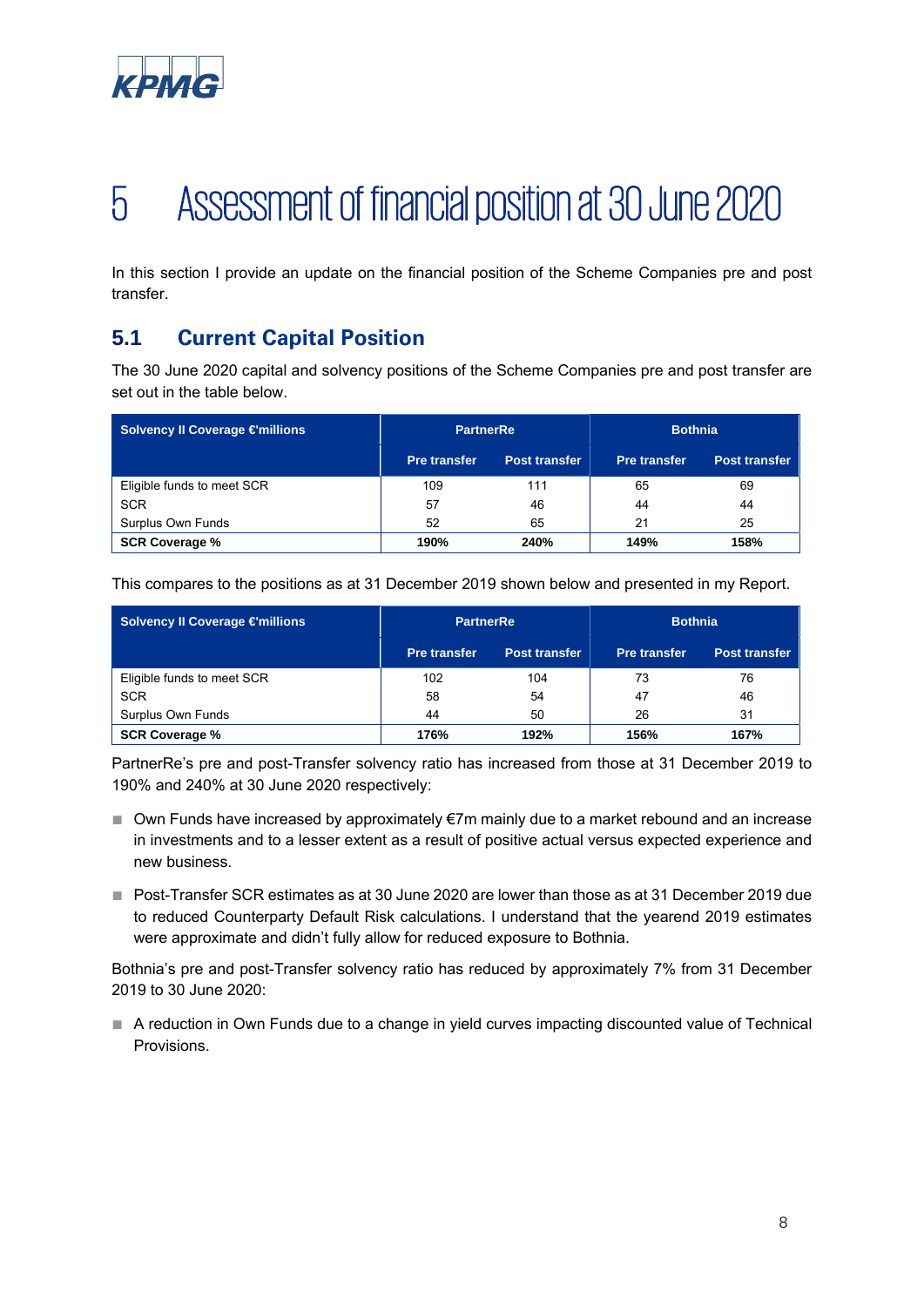

- *I note for the Transferring Policyholders of PartnerRe:* 
	- *They will become policyholders of Bothnia with solvency coverage of 158% post-Transfer, were it to take place at 30 June 2020, which in my opinion is a strong financial position and is in excess of the risk appetite of Bothnia;*
	- *I note that the solvency coverage of Bothnia may not be maintained post-Transfer as it would likely continue to operate within its Risk Appetite Statement ("RAS") releasing capital from the business in excess of the Strategic Solvency Target ("SST") of 120%. While the level of capital coverage in this case would be lower in Bothnia than in PartnerRe, the level of anticipated solvency coverage in Bothnia after the Transfer is in excess of the regulatory requirement. I note that the regulatory SCR coverage requirement is calibrated at the level of a one in 200 year event, and as a result a coverage ratio of 120% implies that a very extreme event (i.e. more than one in 200 year) would need to occur for the capital to be exhausted.*
	- *There will be an absolute level of eligible capital available to meet claims in stressed circumstances of €69m were the Transfer to take place on 30 June 2020 and solvency coverage of 158% to be maintained;*
	- *In the case where capital is released to target solvency coverage of 120% the absolute level of eligible capital available to meet claims in stressed circumstances would be approximately €50m; and*
	- *The change in risk profile for the Transferring Policyholders does not materially impact the security of benefits and I have been provided with stressed and scenario testing.*
- *I note for the Remaining Policyholders of PartnerRe:* 
	- *Were the Transfer to take place at 30 June 2020, the level of solvency cover would increase from 190% before the Transfer to approx. 240% after the Transfer.*
- *I note for the Existing Policyholders of Bothnia:* 
	- *Were the Transfer to take place at 30 June 2020, the level of solvency cover would increase from 149% to 158%; and*
	- *The change in risk profile by accepting the Transferring Policyholders does not materially impact the security of benefits and I have been provided with stress testing solvency coverage for the key drivers of risk-based capital.*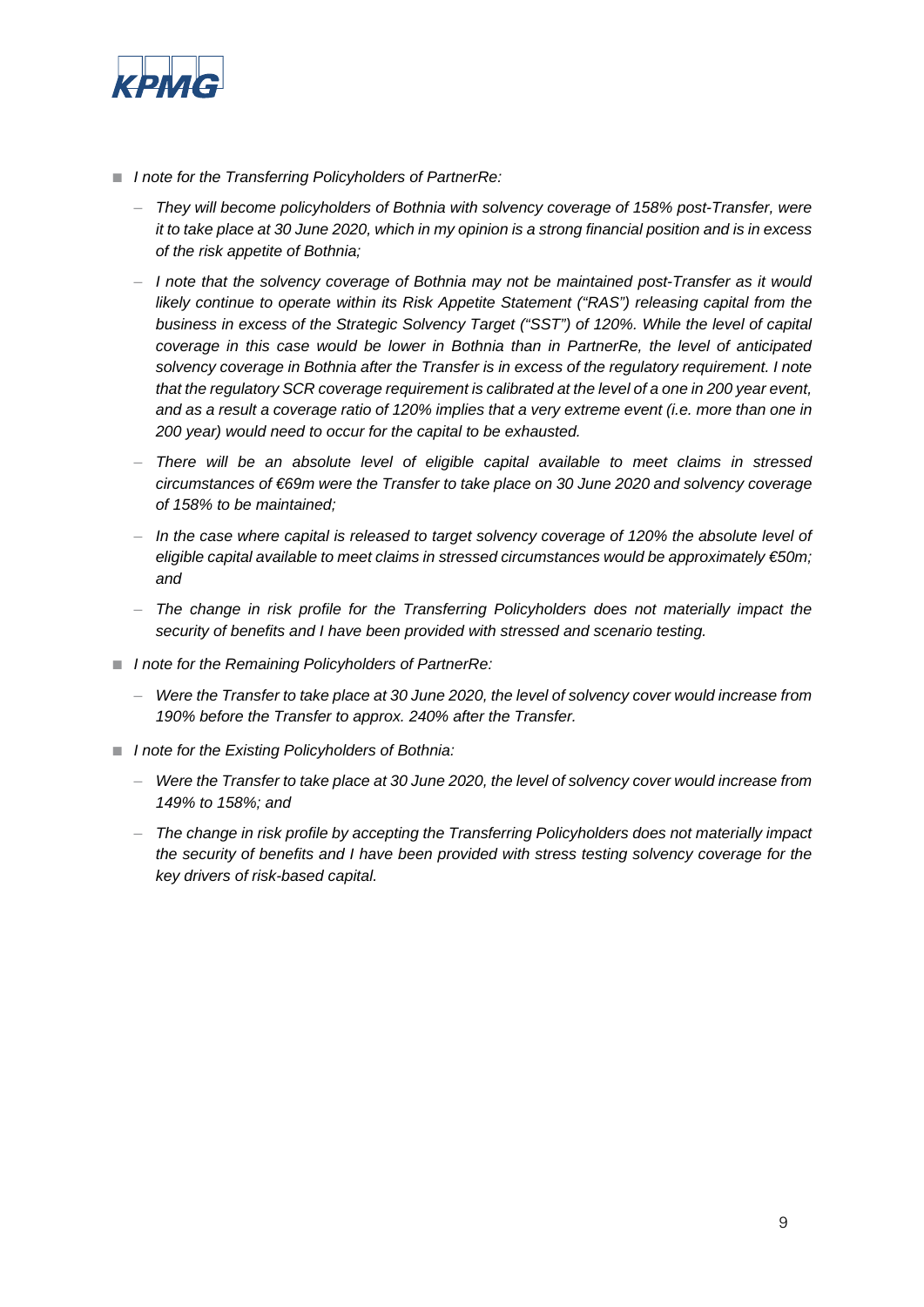

## **5.2 Projected Capital Position**

I have been provided with updated capital projections and scenarios which allow for most recent financial information including the impact of Covid-19.

The following table set out PartnerRe's capital position under various stressed scenarios. None of these stresses, including a combination of stressed events results in a breach of the SCR.

| <b>Scenarios</b>                                                                 |                 | PartnerRe 30 June 2020 |  |
|----------------------------------------------------------------------------------|-----------------|------------------------|--|
|                                                                                  | <b>Solvency</b> | <b>Impact</b>          |  |
| Current solvency coverage                                                        | 190%            |                        |  |
| Corporate Bond Default of €5m                                                    | 182%            | $-8%$                  |  |
| FX - 20% depreciation in EUR                                                     | 186%            | $-4%$                  |  |
| Gross loss €100m / Net loss €10m                                                 | 175%            | $-15%$                 |  |
| Gross loss €100m / Net loss €24m                                                 | 153%            | $-37%$                 |  |
| Gross loss €500m / Net loss €24m                                                 | 153%            | $-37%$                 |  |
| Gross loss €1,000m / Net loss €24m                                               | 153%            | $-37%$                 |  |
| Combined Corporate Bond Default of €5m; 20% EUR depreciation; Gross €1,000m loss | 141%            | $-49%$                 |  |
| Combined Corporate Bond Default of €2.5m; Compre Default                         | 205%            | $+15%$                 |  |

The following table sets out Bothnia's projections. The capital and solvency positions have changed from that presented in my Report as these projections use a reference date of 31 December 2019 and revised 2020-2022 business plans. The financial projections shown in my Report used a reference date of 31 December 2018 and the 2019-2022 business plan.

- The updated financial projections show additional portfolio transfers that have been reinsured by Bothnia before being 100% ceded to LLSE;
- The regulatory view of capital is expected to be comfortably in excess of 100% over the planning time horizon. Furthermore, the stress testing summarised in the table below, does not raise significant concerns regarding the resilience of Bothnia to withstand the economic impact of shocks over the planning horizon.

| Bothnia Projected SCR Coverage €m               | 2020  | 2021  | 2022  |
|-------------------------------------------------|-------|-------|-------|
| <b>Total Assets</b>                             | 342.2 | 350.0 | 357.7 |
| <b>Total Liabilities</b>                        | 296.5 | 298.1 | 300.3 |
| Excess Assets over Liabilities (tier 1 capital) | 45.7  | 51.9  | 57.4  |
| Subordinated Loans (tier 2 capital)             | 24    | 24    | 24    |
| Eligible Funds to meet SCR                      | 69.7  | 76.0  | 81.4  |
| <b>SCR</b>                                      | 58.1  | 63.3  | 67.8  |
| <b>SCR Coverage</b>                             | 120%  | 120%  | 120%  |
| <b>Surplus Own Funds</b>                        | 11.6  | 12.7  | 13.6  |

### **5.3 Conclusion**

Based on the updated financial analysis provided, my assessment of the Scheme in respect of policyholder security is unchanged in the period, namely that, in my opinion, the risk to policyholder security is remote. Therefore, in my view, policyholders will not be adversely affected by the proposed Scheme.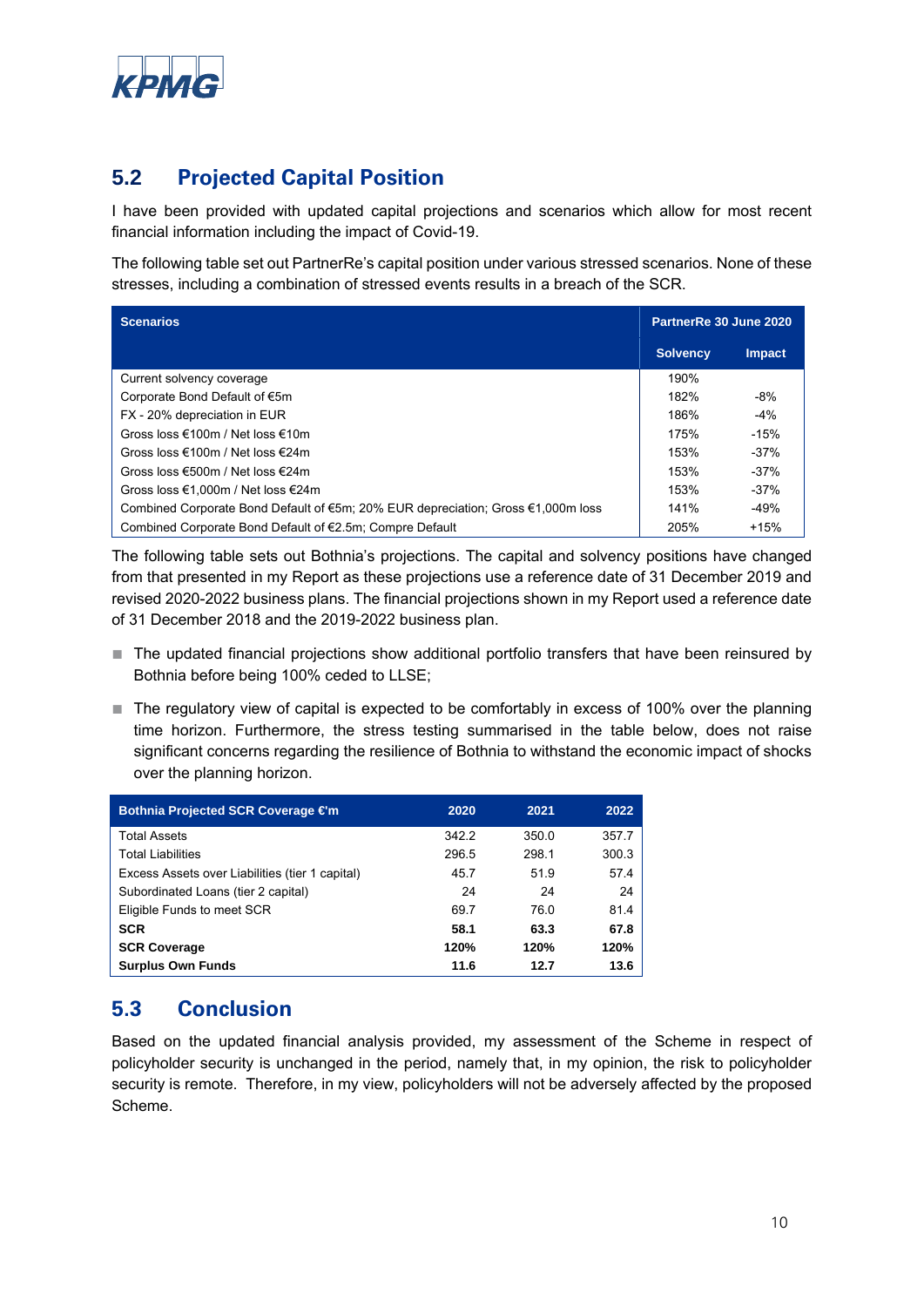

# 6 Assessment of Scheme on policyholder reasonable expectations

I set out in my Report consideration of the likely effects of the Scheme on matters such as investment management, new business strategy, administration, expense levels and valuation bases insofar as they might affect the ability of the Scheme Companies to meet the reasonable expectations of policyholders. I also considered the cost of the Scheme and the tax effects of the Scheme insofar as they might impact on the security of policyholders' contractual rights.

I have reviewed changes to the proposed management of the business post transfer and in my opinion there are no changes insofar as they might impact on the security of policyholders' contractual rights. Therefore my assessment of the Scheme on the reasonable expectations of policyholders is unchanged in the period.

# 7 Update on other developments and matters

In this section I provide an update on any other developments or matters in the period since the Directions Hearing.

In Section 2.1.7 of the Report, I set out areas where I would consider further given the passage of time and activities the Scheme Companies were undertaking. These include the following:

- I have confirmed with PartnerRe and Bothnia that the CBI nor other financial regulators have raised any issues with the proposed Transfer;
- I have reviewed business performance in the period. Given commercial sensitivities I do not comment in detail other than to show updated financial and capital information above;
- I have considered market developments in the period and Covid-19 in particular which does not give rise to any concerns;
- I have confirmed that reinsurers which are transferring with the PartnerRe business have not raised any issues with the proposed Transfer; and
- I have included updated regulatory capital figures and forecast projections in the tables above.

I comment below on other material matters including regulatory matters that I have considered as part of issuing this Supplementary Report:

■ I have reviewed the financial position of LLSE a Compre Group company as Bothnia reinsure the transferring portfolio 100% to LLSE. I note that LLSE's 30 June 2020 SCR coverage is 130% slightly lower than that as at 31 December 2019 of 135%. Were the transfer to take place 30 June 2020 there would be no impact on LLSE's solvency coverage as LLSE already reinsures the Transferring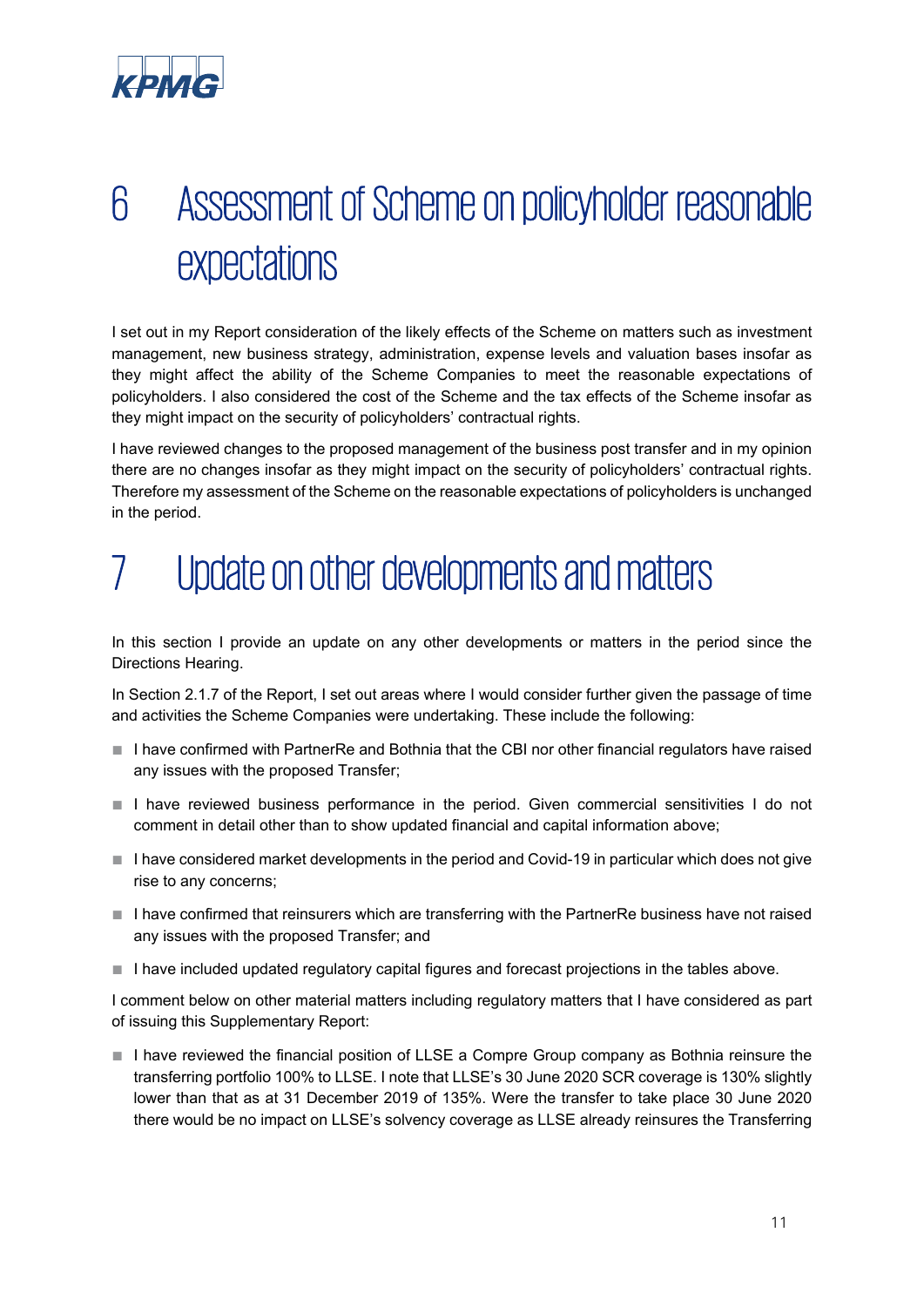

Policyholders. For the Transferring Policyholders the available funds to meet liabilities will include excess funds at LLSE i.e. €14.8m which compares to excess funds of €16.9m at 31 December 2019.

- I have discussed with PartnerRe and Bothnia whether there have been changes or updates to the systems of governance and I am satisfied that the structure and operation of corporate governance of Bothnia and PartnerRe is reasonable and impacted Policyholders will not be adversely impacted by the Scheme; and
- I have confirmed with PartnerRe and Bothnia that the Scheme is not expected to have tax implications that would materially adversely affect any policyholders impacted by the portfolio transfer under the Scheme. I note again that I am not a tax expert and am relying on advice provided by the Scheme Companies.

## 8 Conclusion update

Based on the proforma financial analysis presented above and my consideration of developments since 29 May 2020, my conclusions remain unchanged from Section 2.2 of the Report; namely that, in my opinion:

- The security of benefits to policyholders of PartnerRe and Bothnia will not be adversely affected by the implementation of the Scheme on the Effective Date;
- The Scheme will not have an adverse effect on the reasonable benefit expectations of any of the policyholders involved; and
- The Scheme will not have an adverse impact on the policy servicing levels currently experienced by the policyholders of PartnerRe and Bothnia.

 $\sum_{i=1}^{n} \sum_{i=1}^{n} \sum_{j=1}^{n} \sum_{j=1}^{n} \sum_{j=1}^{n} \sum_{j=1}^{n} \sum_{j=1}^{n} \sum_{j=1}^{n} \sum_{j=1}^{n} \sum_{j=1}^{n} \sum_{j=1}^{n} \sum_{j=1}^{n} \sum_{j=1}^{n} \sum_{j=1}^{n} \sum_{j=1}^{n} \sum_{j=1}^{n} \sum_{j=1}^{n} \sum_{j=1}^{n} \sum_{j=1}^{n} \sum_{j=1}^{n} \sum_{j=1}^{n} \sum_{j=1}^{n}$ 

22 September 2020

**Noel Garvey, FSAI**  Date *Independent Actuary KPMG in Ireland*